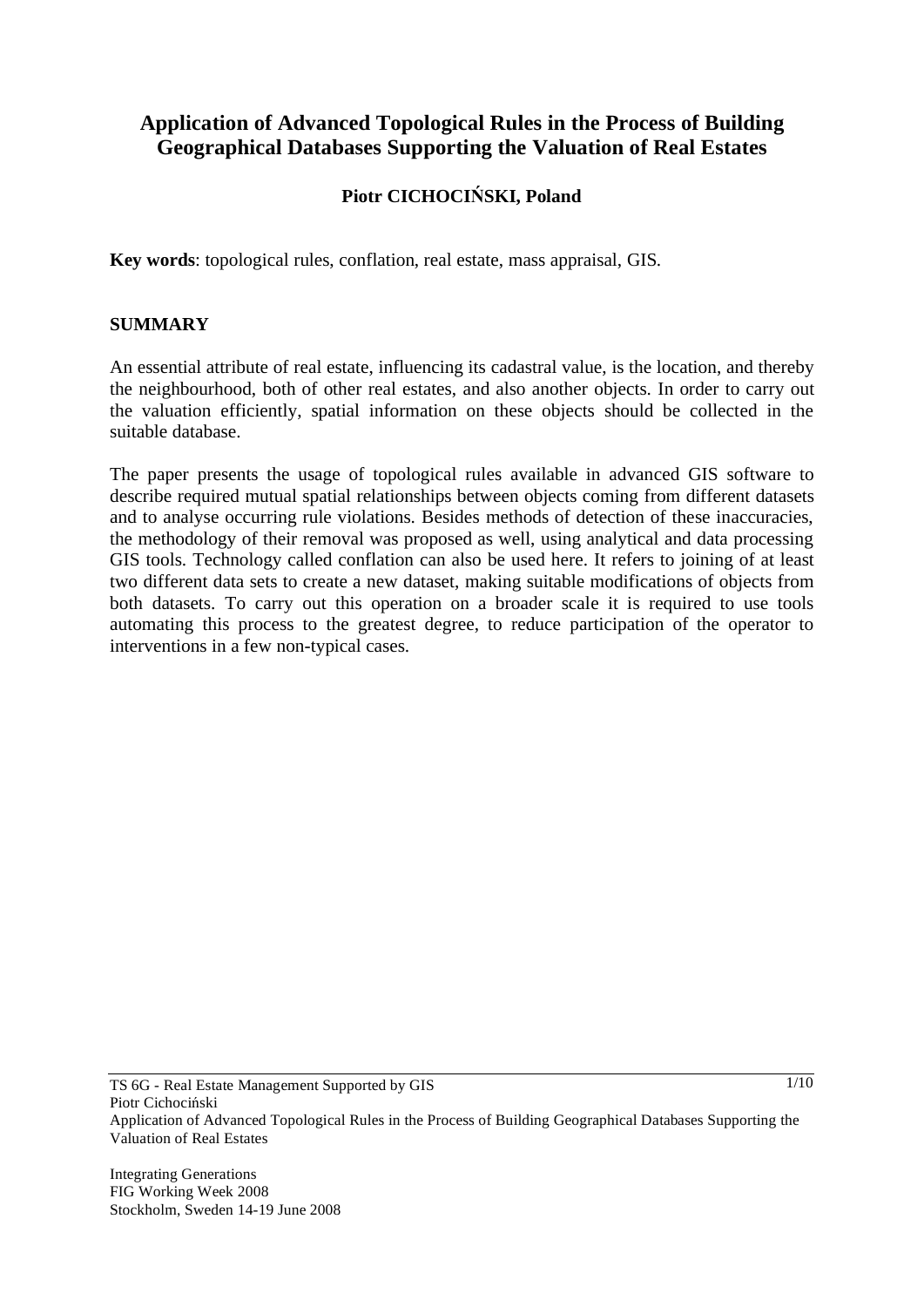# **Application of Advanced Topological Rules in the Process of Building Geographical Databases Supporting the Valuation of Real Estates**

# **Piotr CICHOCISKI, Poland**

### **1. INTRODUCTION**

For the valuation of real estate (and particularly the mass appraisal) to be efficient, spatial information on these real estates, as well as on other objects located nearby and influencing its cadastral value, should be collected in the suitable database (Cichociński, Parzych, 2005). It could come from GIS databases, including the land and buildings cadastre, the spatial registration of utility infrastructure, topographical maps with the digital terrain model, spatial development plans, as well as various environmental datasets. It can be supposed that the necessity of integration of these datasets will also appear during creation of national spatial data infrastructures.

However, before loading into one database, it seems necessary to perform mutual adjustments of these datasets. For example, former experiences of users working in Poland with various topographical databases showed the possibility of appearance of considerable inconsistencies between them of both geometrical and attribute character, due to different temporal periods and methods of data acquisition, and also the data sources. It can be supposed that the same problem will happen with the large scale data. It is at least partially confirmed by the analysis of parcel boundaries and spatial development plan zones coincidence, which were conducted by the author on the exemplary land cadastre precinct (fig. 1).

Necessary operations can be divided into two stages:

- 1. localisation of discrepancies,
- 2. removal of identified discrepancies.

# **2. TOPOLOGY**

Completion of the first stage will be possible because of employment of topological rules – mechanisms of description of spatial relationships between neighbouring or nearby objects – available in advanced GIS packages.

Originally and in the wider meaning, the concept of topology referred to the branch of mathematics dealing with geometrical figure proprieties, which do not change under geometrical transformations (Magnuszewski, 1999). On the contrary, in the domain of Geographical Information Systems (GIS) topology is understood as a description of spatial relationships among neighbouring or lying nearby objects (Theobald, 2001). A pioneer in the field of topology application to reduction of the quantity of errors made in the process of large data sets collection was Unites States Census Bureau on the turn of sixties and seventieth of the 20th century. First topological rules based on the assumption, that objects lie on the plane

Application of Advanced Topological Rules in the Process of Building Geographical Databases Supporting the Valuation of Real Estates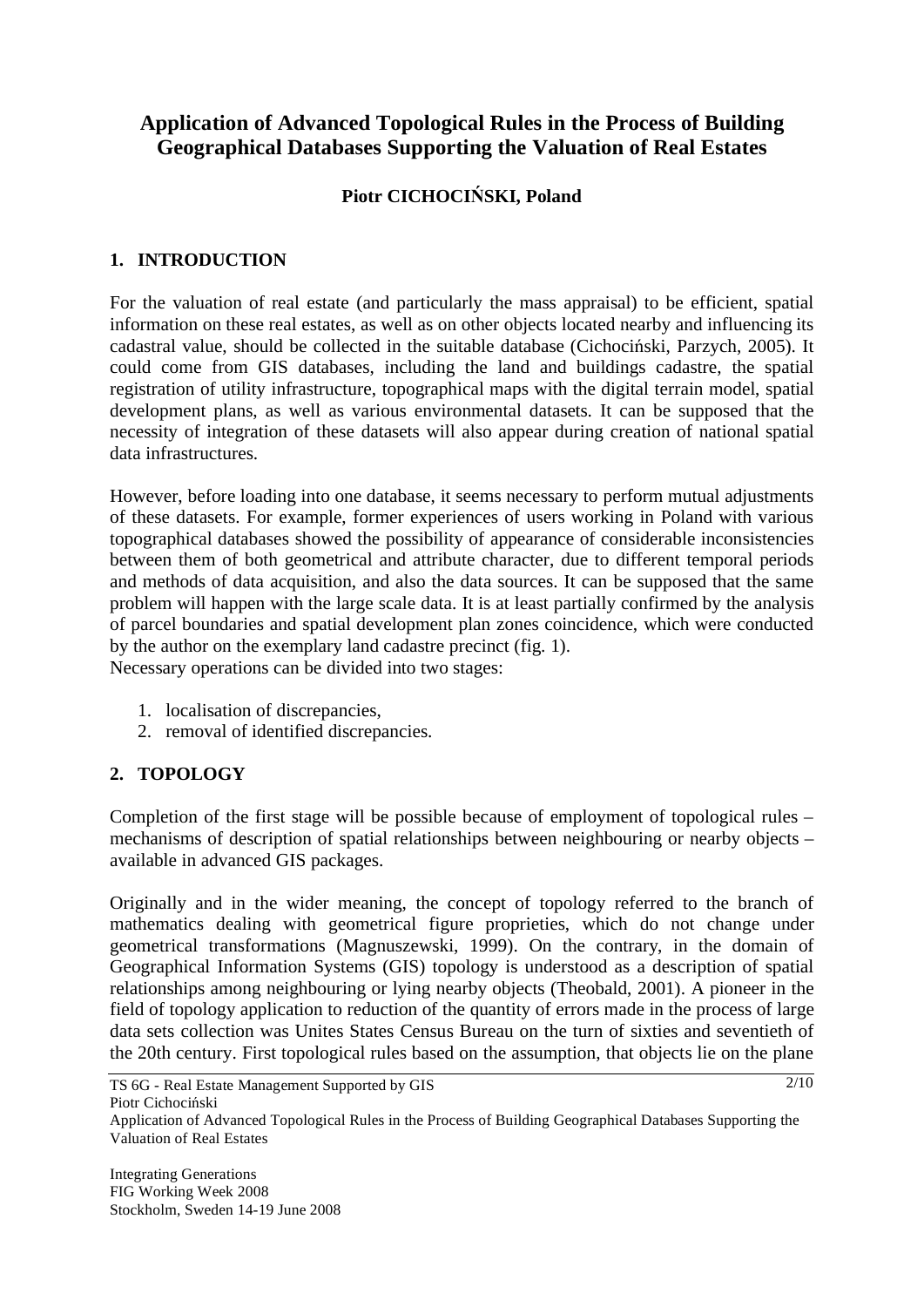and are represented by nodes (zero-dimensional), edges, called also arcs (one-dimensional) and polygons (two-dimensional). Arcs "must not intersect and must not overlap" but "must only touch other lines at endpoints represented by nodes", forming non-overlapping polygons, filling the whole area. However the development of spatial data formats enforced taking into consideration mutual relationships between polygons and creation of the following rules: "must not overlap" and "must not have gaps" (fig. 2).



**Figure 1.** Discovered discrepancies between parcel boundaries and spatial development plan zones.



**Figure 2.** An example of symbolization of overlapping areas (1) and gaps between them (2).

TS 6G - Real Estate Management Supported by GIS Piotr Cichociński Application of Advanced Topological Rules in the Process of Building Geographical Databases Supporting the Valuation of Real Estates

Integrating Generations FIG Working Week 2008 Stockholm, Sweden 14-19 June 2008  $3/10$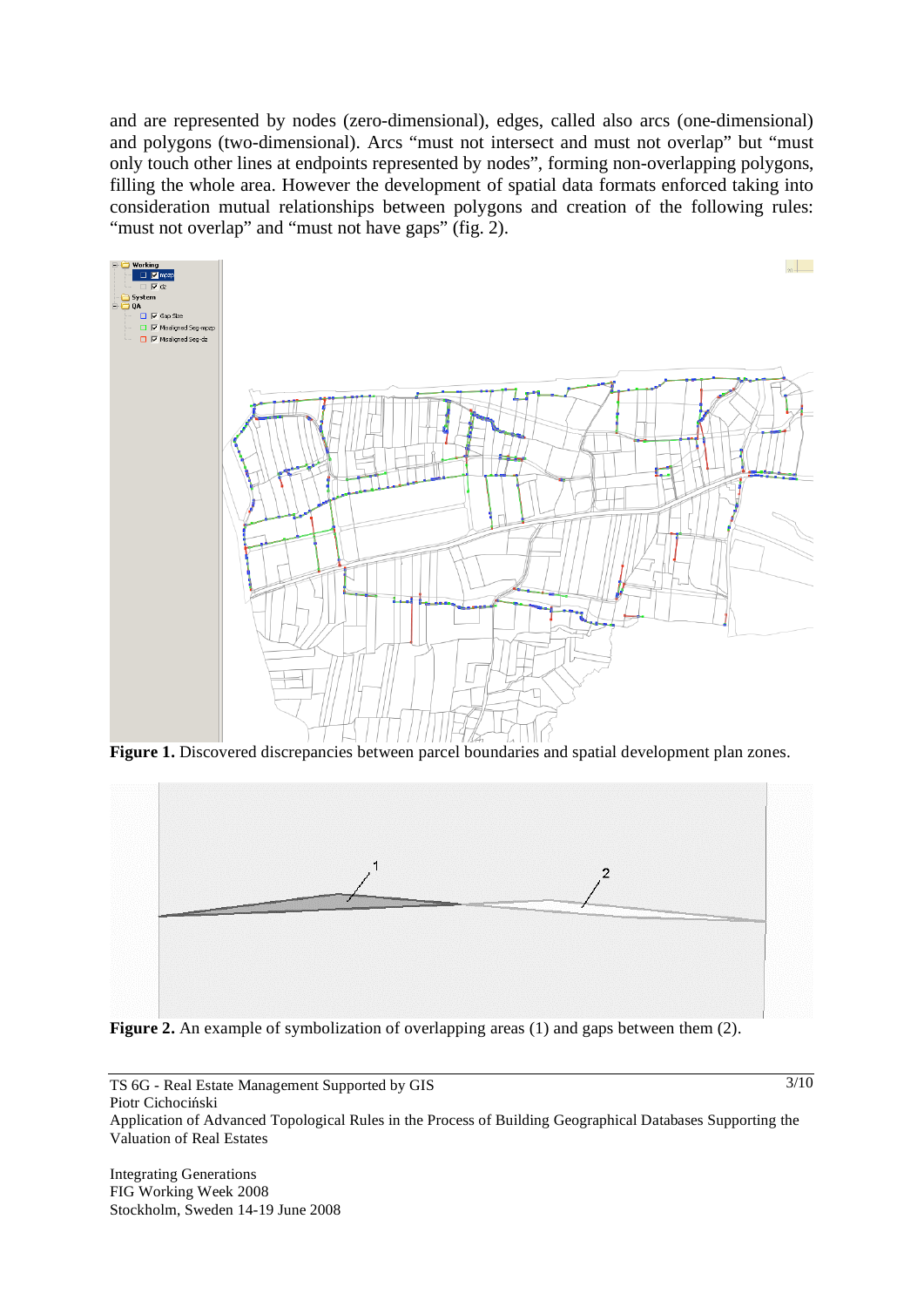Moreover the definition of topology was enhanced and now it includes the description of relationships between objects belonging to different feature classes. The list of available rules was considerably extended. Among other things it now contains the following statements: "boundaries of polygon features in feature class A must be covered by boundaries of polygon features in feature class B", "objects of feature class A must be contained within polygons of feature class B", "objects of feature class A must be covered with objects of feature class B". It significantly extended the functionality of this mechanism and enabled its application to the purposes presented below. It is however necessary to remember that detected violations of topological rules are not necessarily errors. Figure 3 perfectly illustrates that case, presenting buildings situated on two parcels. It sometimes happens in Poland (Eckes, 2002).



Figure 3. An example of topological rule "objects of feature class A (buildings) must be contained within polygons of feature class B (parcels)" validation result.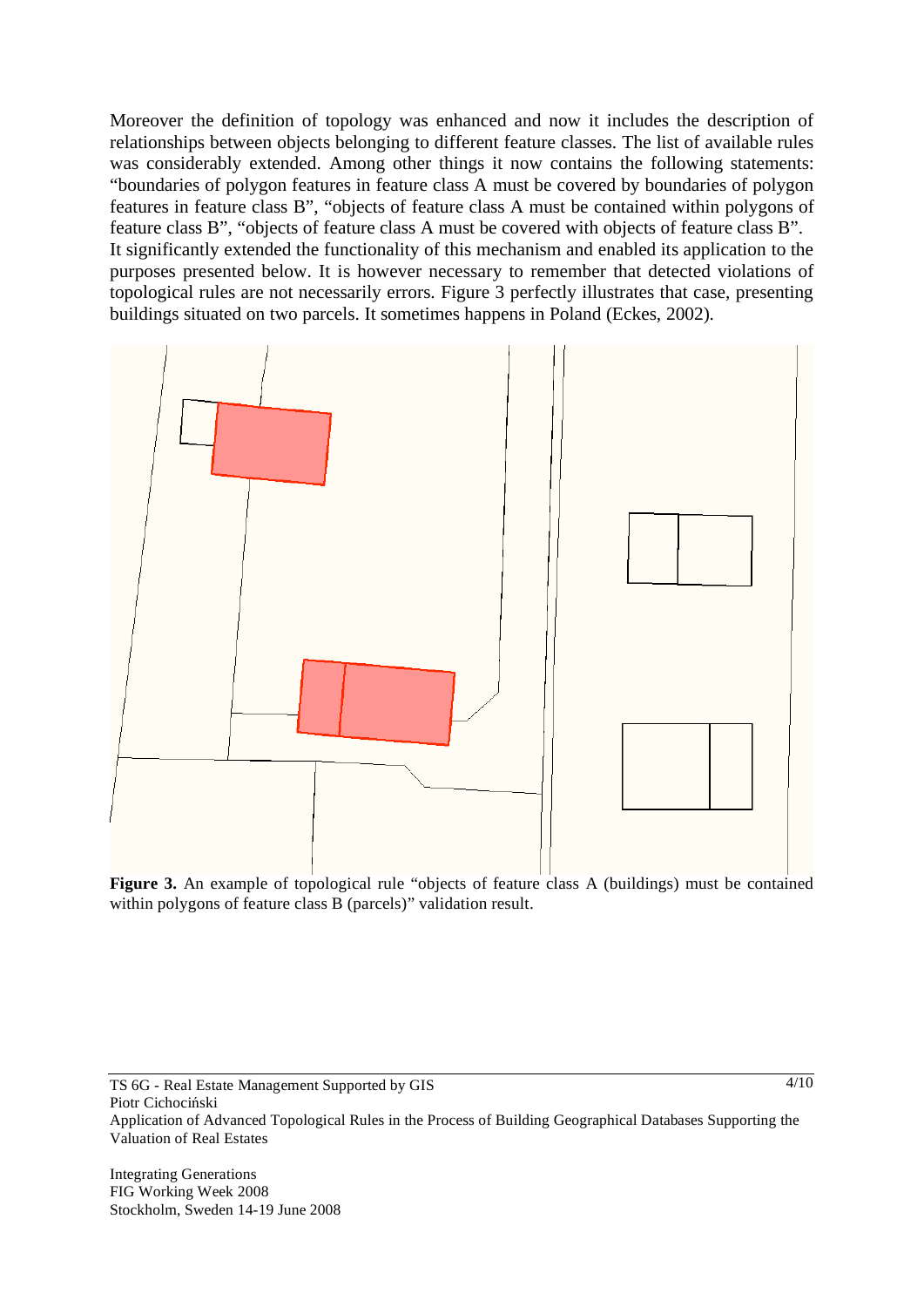### **3. ERROR DETECTION**

Through the analysis of possible cases, two groups of problems were distinguished and the method of solving them, using available tools, was proposed:

- ("horizontal") adjustment of adjoining objects (polygons) boundaries, originating from datasets having the same thematic content. An example of such case can be creation of continuous datasets by joining smaller fragments, such as map sheets or cadastral precincts. The solution of this problem is relatively simple. It consists in combining datasets into one, and then applying topological rules examining its internal correctness: "must not overlap" and "must not have gaps". The distinction of areas not satisfying these rules is the result of this operation (Fig. 2).
- mutual ("vertical") alignment of the position of objects belonging to different thematic layers, but having the same location (in other words the alignment of different partitions of the same fragment of the ground). An example of this type of operation can be alignment of chosen sections of parcel boundary and chosen sections of landuse boundary. Comparing to "horizontal" adjustment, the solution of this case is not univocal, because not all boundaries must coincide. The topological rule "boundaries of polygon features in feature class A must be covered by boundaries of polygon features in feature class B," is useless in this case, because it verifies the coincidence of all without exception boundaries, which by definition cannot be true. Therefore it is necessary to distinguish sections of boundary which should be coincident, from remaining ones, for which this coincidence is not required. It is possible in this case to use two criteria resulting from adopted assumption that locational differences do not exceed certain threshold values. The offset size and the angle between them are measures of such discrepancies.

### **4. REMOVAL OF DETECTED ERRORS**

The best solution (in the second stage) of found discrepancies removal would be their analysis by the operator, and then manual correction using available editing tools. However, in the case of huge data sets or large quantity of found discrepancies, this method would be very time-consuming and would cause excessive costs of such operation. That is why the author decided to check, whether a tool making possible the automation of this process exists. The Java Conflation Suite (JCS) software is the result of this investigation. This is the toolset enabling topological validity of data sets verification and, to the certain extent, their automatic removal. It is built basing on technology called conflation, which consists of joining at least two different, neighbouring datasets, to create a new dataset. Therefore it is necessary to apply suitable modifications to objects from both datasets.

The software was created by the Canadian firm Vivid Solutions for the government of British Columbia province, looking for efficient, highly automated software for spatial data processing. An additional advantage, except the functionality, is that it belongs to the group of

Piotr Cichociński

 $\frac{5}{10}$ 

TS 6G - Real Estate Management Supported by GIS

Application of Advanced Topological Rules in the Process of Building Geographical Databases Supporting the Valuation of Real Estates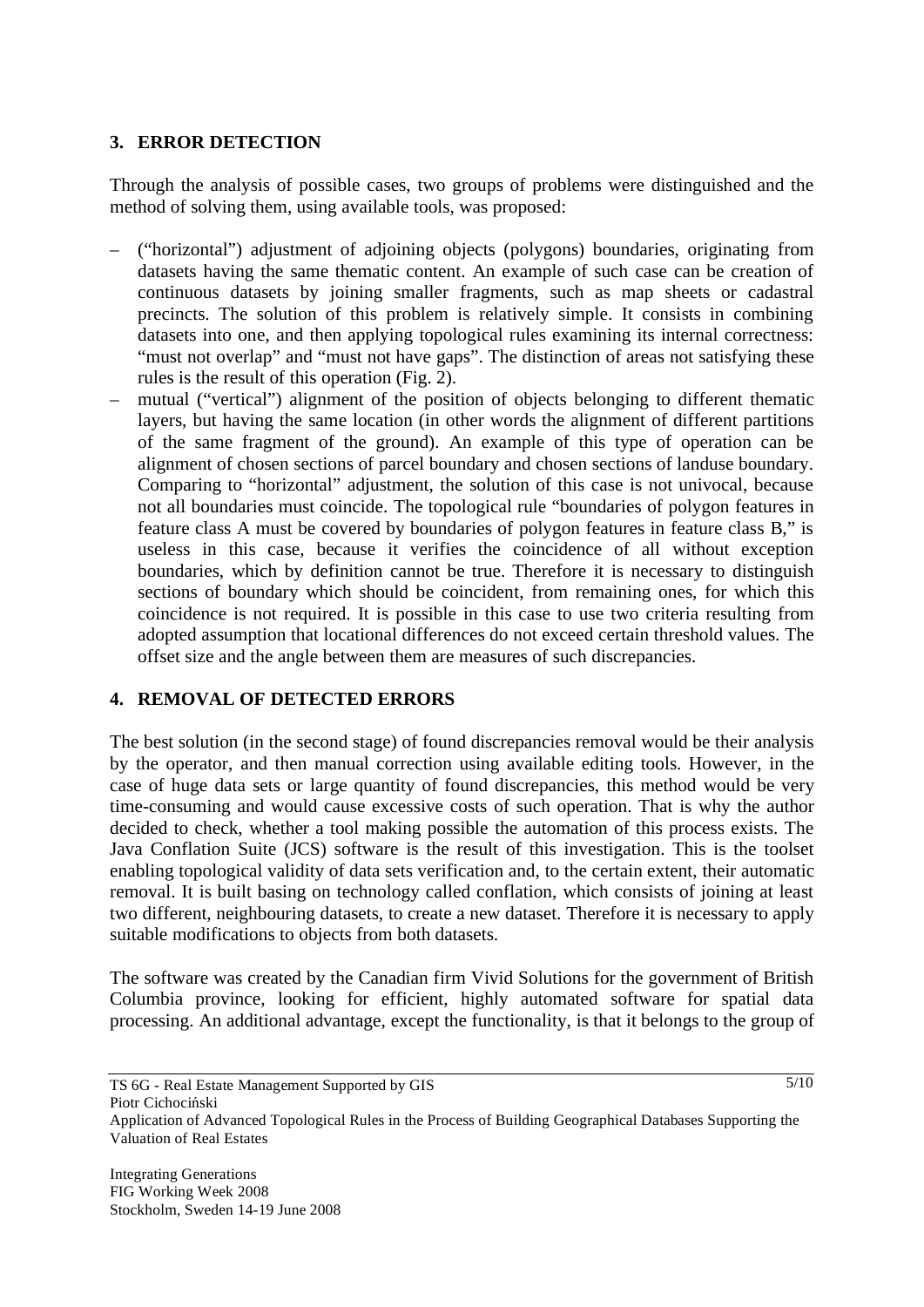the free software, which makes possible not only cost-free usage, but also modification of the source code and adaptation to user requirements (Michalak, 2007).

However this is not an independent program, but rather suite of functions operating in the environment of Java Unified Mapping Platform (JUMP) – software for visualization, editing and analysing of spatial data, simultaneously allowing easy extension through special-purpose modules intended to solve various problems.

Java Conflation Suite offers two tools intended for this task: Boundary Match and Coverage Alignment. The first one, basing on the constancy of boundaries from one dataset, adjusts to them boundaries from the second dataset, located not farther than the established threshold value (fig. 4).



**Figure 4.** Input data and result of Boundary Match function.



**Figure 5.** Input data and result of Coverage Alignment function after its first ru**n.** 

TS 6G - Real Estate Management Supported by GIS Piotr Cichociński Application of Advanced Topological Rules in the Process of Building Geographical Databases Supporting the Valuation of Real Estates

Integrating Generations FIG Working Week 2008 Stockholm, Sweden 14-19 June 2008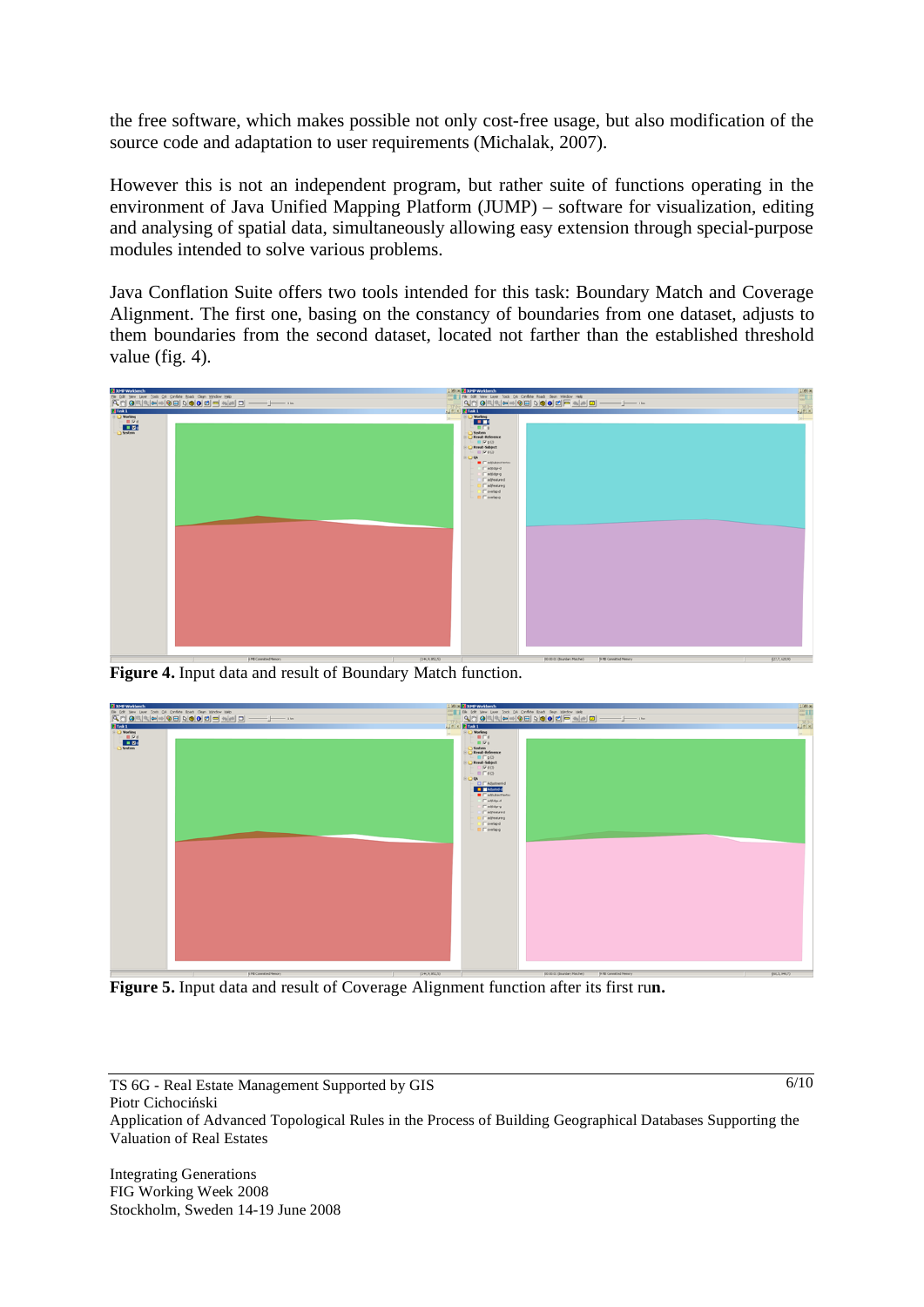

**Figure 6.** Input data and result of Coverage Alignment function after its second run.

On the contrary the function Coverage Alignment, taking into account two tolerance parameters described above (offset and angle between objects), after first run causes only partial amendment of errors, modifying the shape of objects coming from only one thematic layer (fig. 5). The second run is necessary, but this time taking into account second, still uncorrected dataset and adjusted version of the first dataset, what finally causes the removal of all errors (fig. 6).

The difference in results from these two commands is that the first one preserves boundaries of one chosen layer, while second causes the alteration of two layers.

# **5. ANOTHER APPLICATIONS OF JAVA CONFLATION SUITE**

Java Conflation Suite has at least one more advantage: it can also be used for discrepancies detection. Function Find Misaligned Segments was designed for this purpose. The easier task is to find differing but matching outer boundary lines in compared datasets (fig. 7).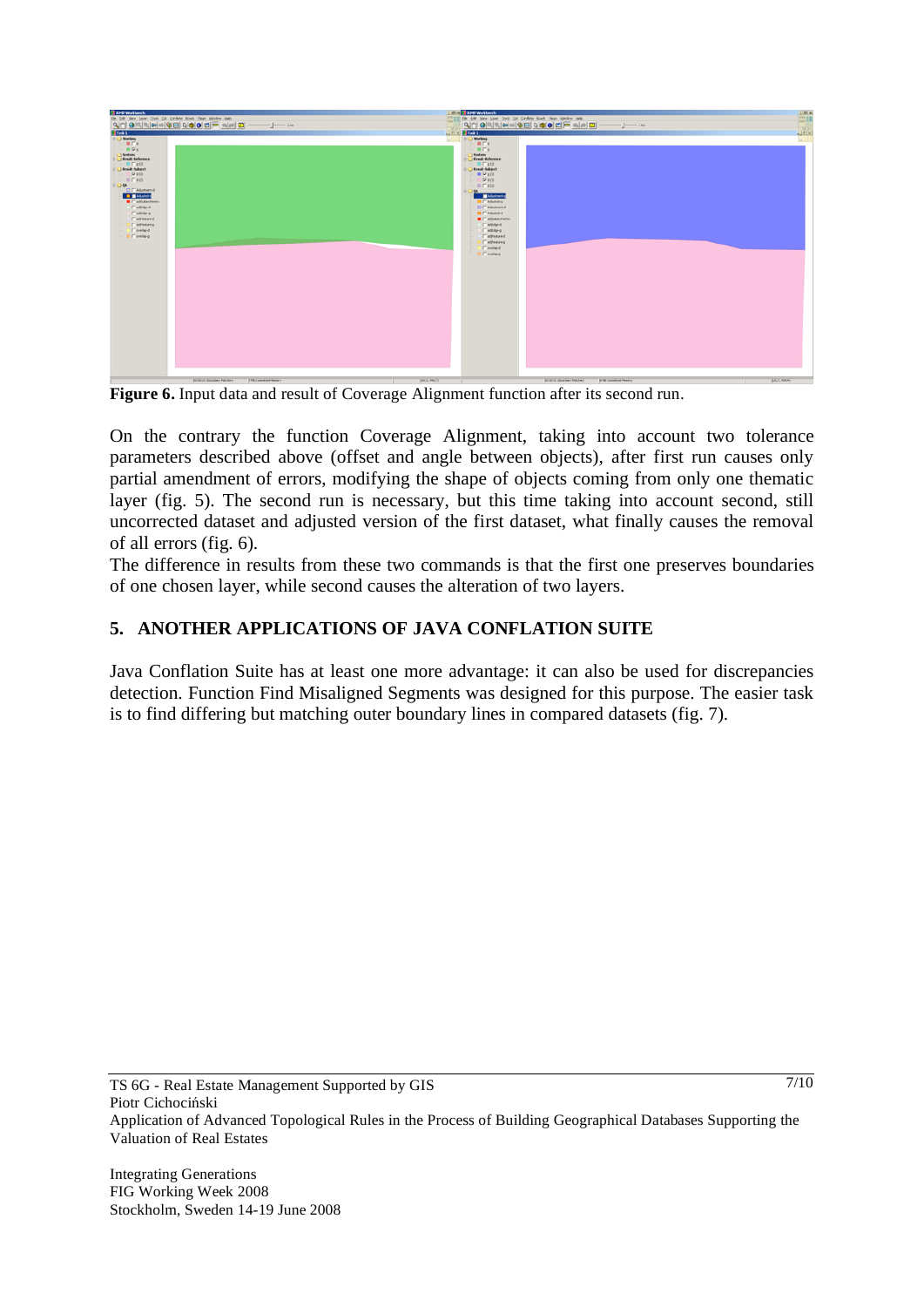

Figure 7. Corresponding, but differing outer boundary lines in compared datasets.

More complicated task is "vertical" adjustment. The function Find Misaligned Segments operates basing on objects comparison, with the regard to two above depicted parameters (offset and angle), whose values have to be smaller than the given thresholds. Sections of boundary lines from both compared datasets, lying not farther to each other than the value specified by the user and having angle between them smaller than given value (fig. 8) are results of this operation. Additionally the gap size "materialized" in the form of object in corresponding working thematic layer and simultaneously recorded as the attribute of this object allows evaluation of every error by the operator. Obviously, as it can be seen on figure 8, this function does not operate faultlessly, but just particularly in the case of shown discrepancies between local spatial development plan zones (the dashed line) and parcels (the continuous line), subtle intentions of planners can make correct operation of the automaton impossible.

TS 6G - Real Estate Management Supported by GIS Piotr Cichociński Application of Advanced Topological Rules in the Process of Building Geographical Databases Supporting the Valuation of Real Estates

 $8/10$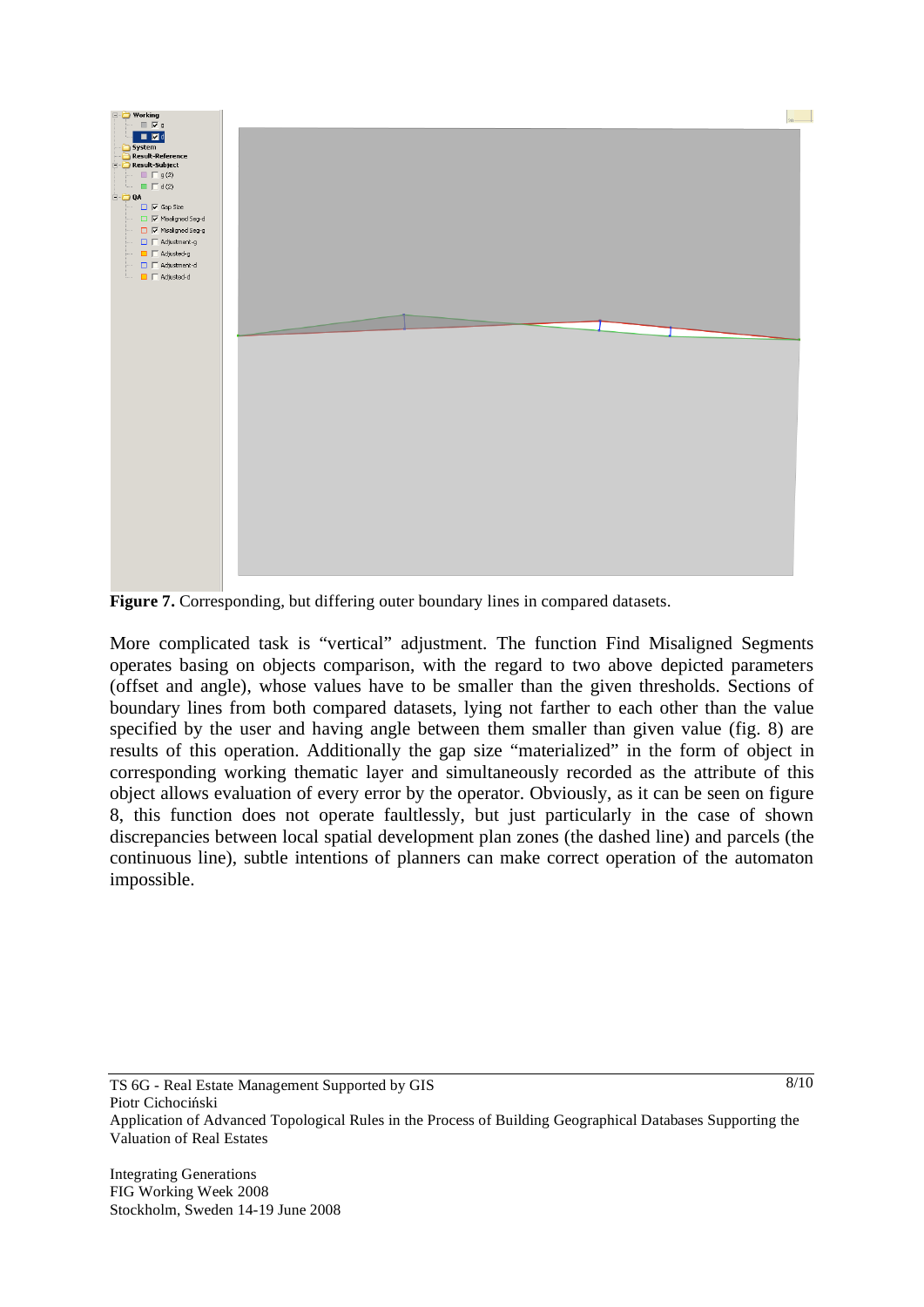

**Figure 8.** Results of Find Misaligned Segments function.

#### **6. CONCLUSION**

Summing up above deliberations it can be stated that research conducted by the author indicated that technical possibilities exist (in the form of suitable methods and tools) to build seamless databases for valuation of real estates – only suitable legal and administrative decisions are necessary. It is supposed that results of these works will be applicable not only to the valuation of real estates, but in every case, wherein the usage of many, potentially inconsistent sources of geographical data, is required.

 $\frac{9}{10}$